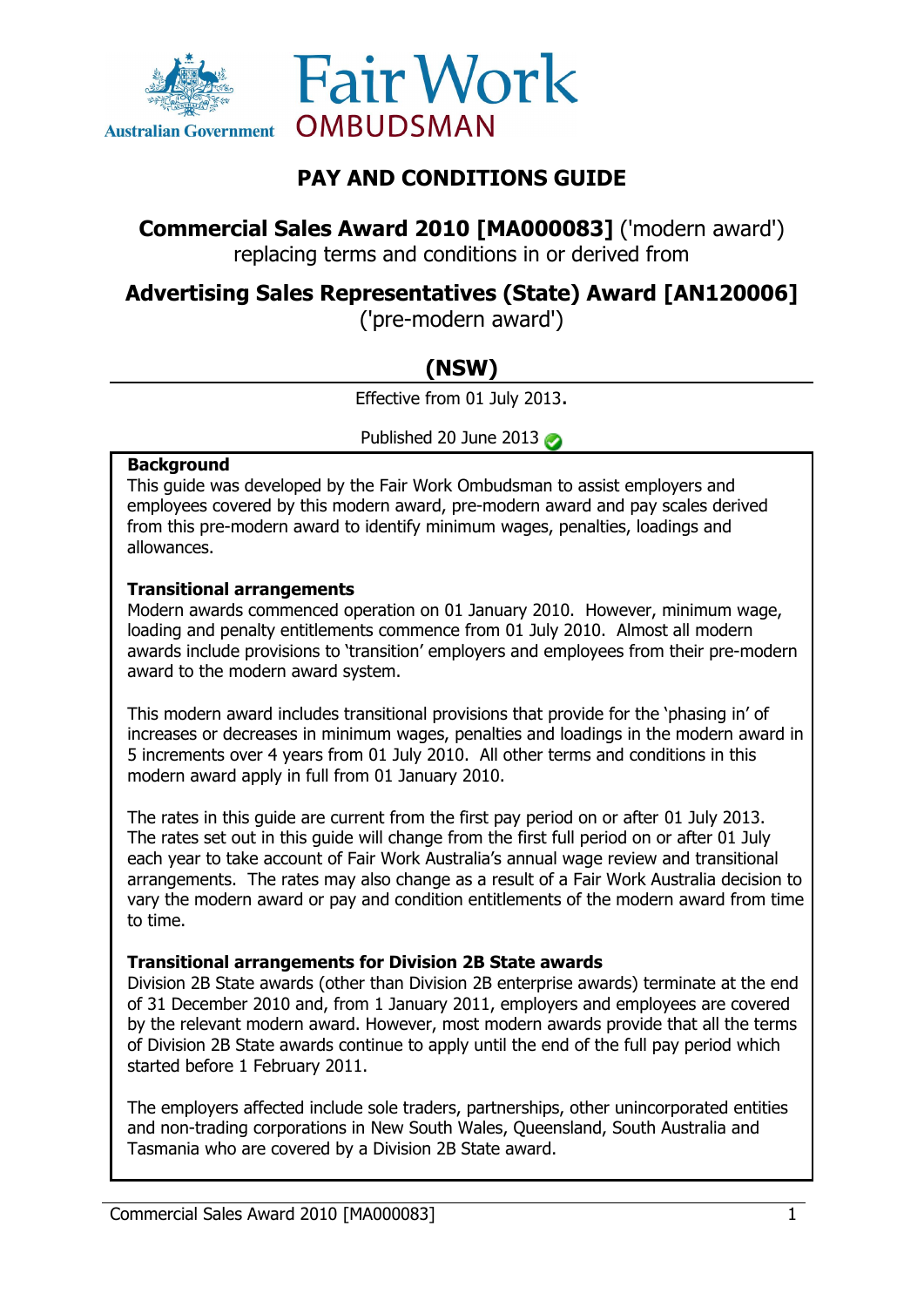From the first full pay period starting on or after 1 February 2011, an employer who was covered by a Division 2B State award, must comply with all of the terms and conditions contained in their relevant modern award, and any transitional arrangements that apply. Transitional arrangements in most modern awards for Division 2B State award employers provide that from the first full pay period starting on or after 1 February 2011, they must pay at least the same minimum wage rates, penalties and loadings as national system employers who are transitioning from the equivalent NAPSA There are some exceptions and special transitional arrangements that apply in certain situations. If you require help determining whether these exceptions or special transitional arrangements apply to you, please contact the Fair Work Infoline on 13 13 94.

Note: Modern awards are not intended to reduce an employee's take-home pay. An employee or his/her union can apply to Fair Work Australia for a take-home pay order to remedy any reduction in his/her overall take-home pay.

### **Who should use the guide?**

Employees and employers who were entitled to terms and conditions in or derived from this pre-modern award and who are now covered by this modern award.

A guide that has an AP (Pre-reform award) code typically applies to employees employed by a constitutional corporation. Usually these are companies that engage in trading or financial activities. Private companies are often identified by the 'Pty Ltd' in their name. It applies to employers in those categories who were bound by the award immediately prior to 01 January 2010.

A guide that has an AN (Notional agreement preserving State awards) code also typically applies to employees employed by a constitutional corporation. However, unlike prereform awards these are notional federal agreements that were created on 27 March 2006. Generally, they preserved the terms and conditions of employment (not including wage rates) in state awards and/or state legislation that applied immediately before 27 March 2006 to employees of constitutional corporations in NSW, QLD, SA, WA and TAS where State award/laws applied to those employers prior to 27 March 2006.

A guide that has an AT code typically applies to employees employed by nonconstitutional corporations immediately before 27 March 2007 where the employer was bound by a Federal award. These will be sole traders, partnerships, other unincorporated entities or non-trading/financial corporations.

The guide contains information from this modern award about:

- who the modern award covers;
- wage rates, including rates for casual employees, junior employees, trainees and apprentices;
- penalty rates for working at particular times or under particular arrangements;
- allowances; and
- other conditions of employment.

**What if an agreement applies to employees covered by the modern award?** Minimum wage entitlements in a modern award override lesser wage entitlements in an agreement or contract of employment at all times, including agreements and contracts that were made before the commencement of the Fair Work Act 2009. All employees covered by the modern award must not be paid less than the rate of pay in the modern award.

However, the penalty rates and allowances in the modern award do not apply to agreement-covered employees, unless the agreement is read in conjunction with the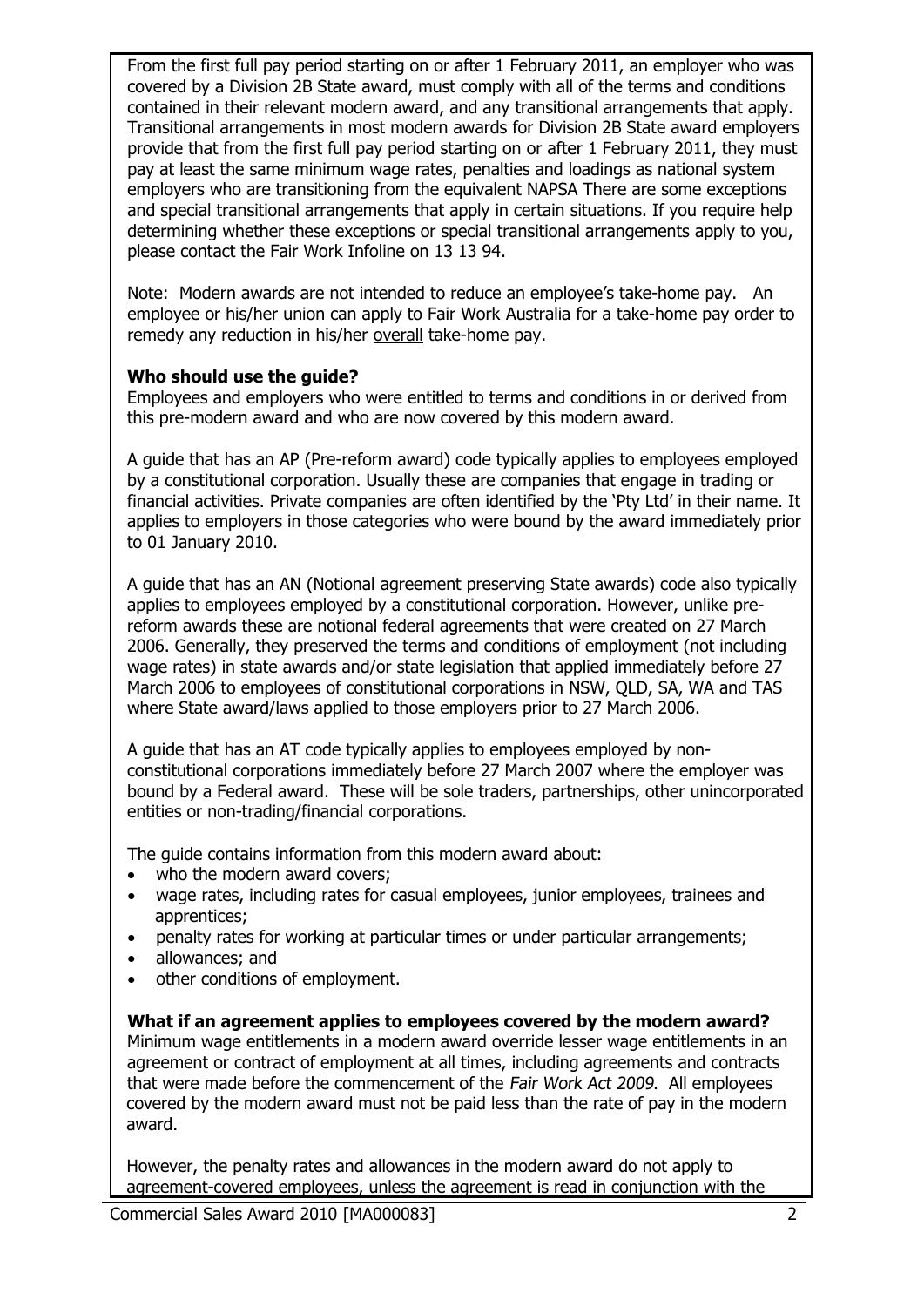modern award (e.g. a pre-reform certified agreement (a type of collective agreement made before 27 March 2006)).

If you require assistance with any provisions of this guide please contact the **Fair Work Infoline** on **13 13 94**.

## **Coverage**

This occupational award covers employers throughout Australia with respect to Commercial Travellers, Merchandisers and Advertising Sales Representatives and those employees unless any other modern award contains classifications that apply to such persons, in which case the other modern award prevails.

The award does not cover employers and employees covered by the:

- (a) Clerks—Private Sector Award 2010;
- (b) Contract Call Centres Award 2010; or
- (c) Graphic Arts, Printing and Publishing Award 2010.

The award does not cover an employee excluded from award coverage by the Act.

The award does not cover employees who are covered by a modern enterprise award, or an enterprise instrument (within the meaning of the **Fair Work (Transitional Provisions and Consequential Amendments) Act 2009 (Cth))**, or employers in relation to those employees.

The award does not cover employees who are covered by a State reference public sector modern award, or a State reference public sector transitional award (within the meaning of the Fair Work (Transitional Provisions and Consequential Amendments) Act 2009 (Cth)), or employers in relation to those employees.

This award covers any employer which supplies on - hire employees in classifications set out in clause 4.1 and those on - hire employees, if the employer is not covered by another modern award containing a classification which is more appropriate to the work performed by the employee. This subclause operates subject to the exclusions from coverage in this award.

This award covers employers which provide group training services for trainees engaged in any of the occupations set out at clause 4.1 and those trainees engaged by a group training service hosted by a company to perform work at a location where the activities described herein are being performed. This subclause operates subject to the exclusions from coverage in this award.

Where an employer is covered by more than one award, an employee of that employer is covered by the award classification which is most appropriate to the work performed by the employee and to the environment in which the employee normally performs the work.

## **Wages**

This modern award includes transitional arrangements that apply to minimum wage entitlements from the first pay period on or after 01 July 2010 until the first pay period on or after 01 July 2014 (when modern award wages commence in full).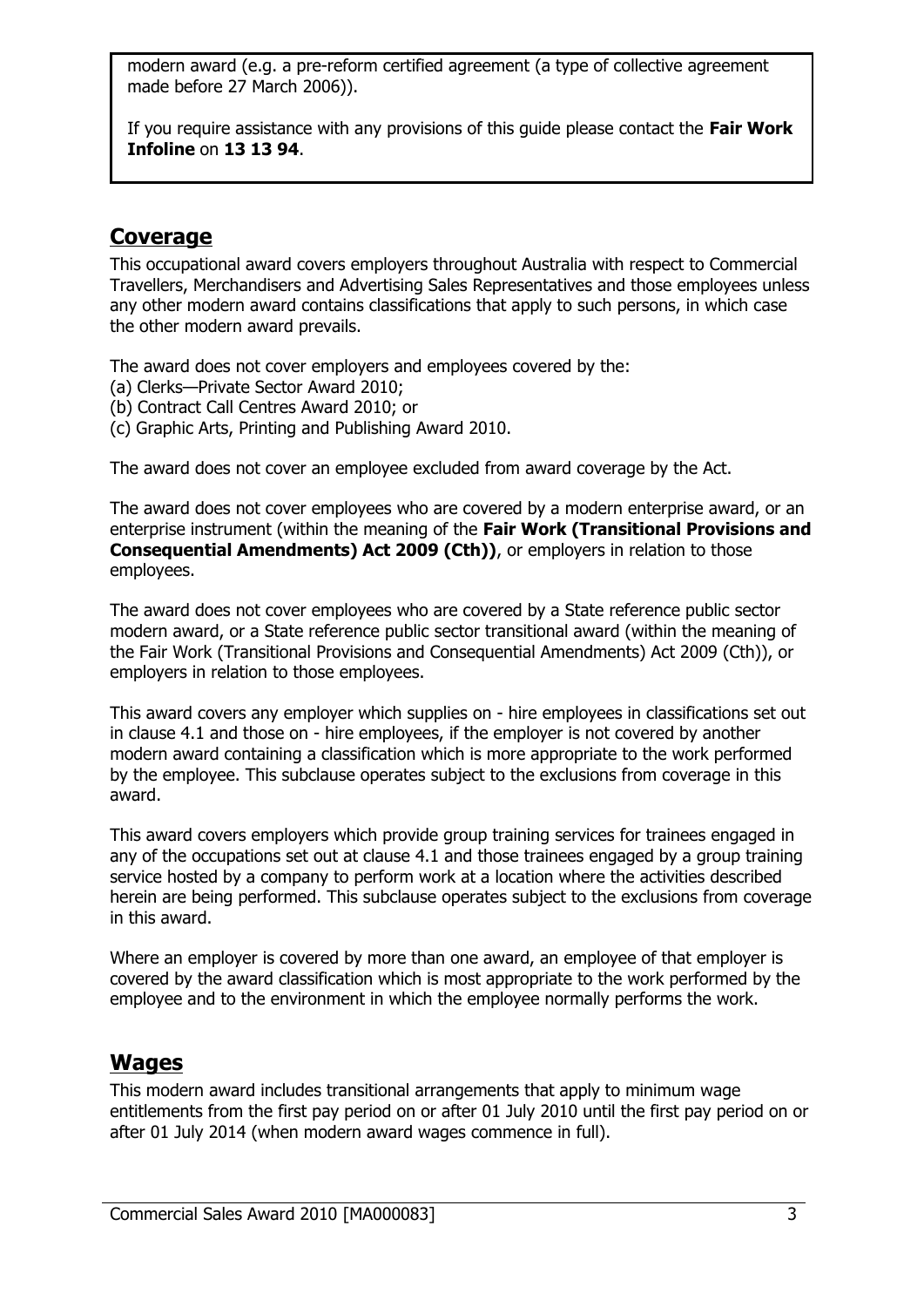The following wage tables set out base rates of pay for classifications under the modern award.

It also sets out how the modern award classification matches up with pre-modern award classification. If there is no classification match the employee may be covered by another pre-modern award, or another modern award, such as a modern award that covers the employee's occupation rather than the industry.

The base rates of pay in this guide include any applicable industry allowance. The base rates of pay also include any increase from Fair Work Australia's annual wage review. For more information about transitional arrangements for minimum wage entitlements, please visit www.fairwork.gov.au

#### **Casual employees**

The rates for casual employees set in the table below are minimum rates for **ordinary hours** only.

Please visit www.fairwork.gov.au for information about penalty entitlements for casual employees.

#### \*Post 26 March 2006 employer

Wage rates for casual employees of employers that became part of the national system after 26 March 2006 do not include annual leave loading because those employees did not have a pre-modern award entitlement to annual leave loading.

## **Adult**

The rates in this guide are current from the first pay period on or after 01 July 2013 until the final pay period before 01 July 2014 only.

### **Full & Part Time**

| <b>Modern award</b><br>classification                         | <b>Pre-modern award</b><br>classification | Base rate of pay (hourly) |
|---------------------------------------------------------------|-------------------------------------------|---------------------------|
| Probationary traveller                                        | Probationary representative               | \$17.22                   |
| Commercial traveller /<br>advertising sales<br>representative | Representative                            | \$19.00                   |
| Commercial traveller /<br>advertising sales<br>representative | Probationary representative               | \$18.81                   |

### **Casual**

| <b>Modern award</b><br>classification | <b>Pre-modern award</b><br>classification | <b>Base rate of pay (hourly)</b> |
|---------------------------------------|-------------------------------------------|----------------------------------|
| Probationary traveller                | Not applicable                            | \$21.14(24%)                     |
| Commercial traveller /                | Not applicable                            | \$23.10(24%)                     |
| advertising sales                     |                                           |                                  |
| representative                        |                                           |                                  |

NOTE: Although an employee's occupation type or classification may be covered by both the modern award and the pre-modern award, in some circumstances casual employees are covered by the modern award only. Where the table above states 'Not applicable', the pre-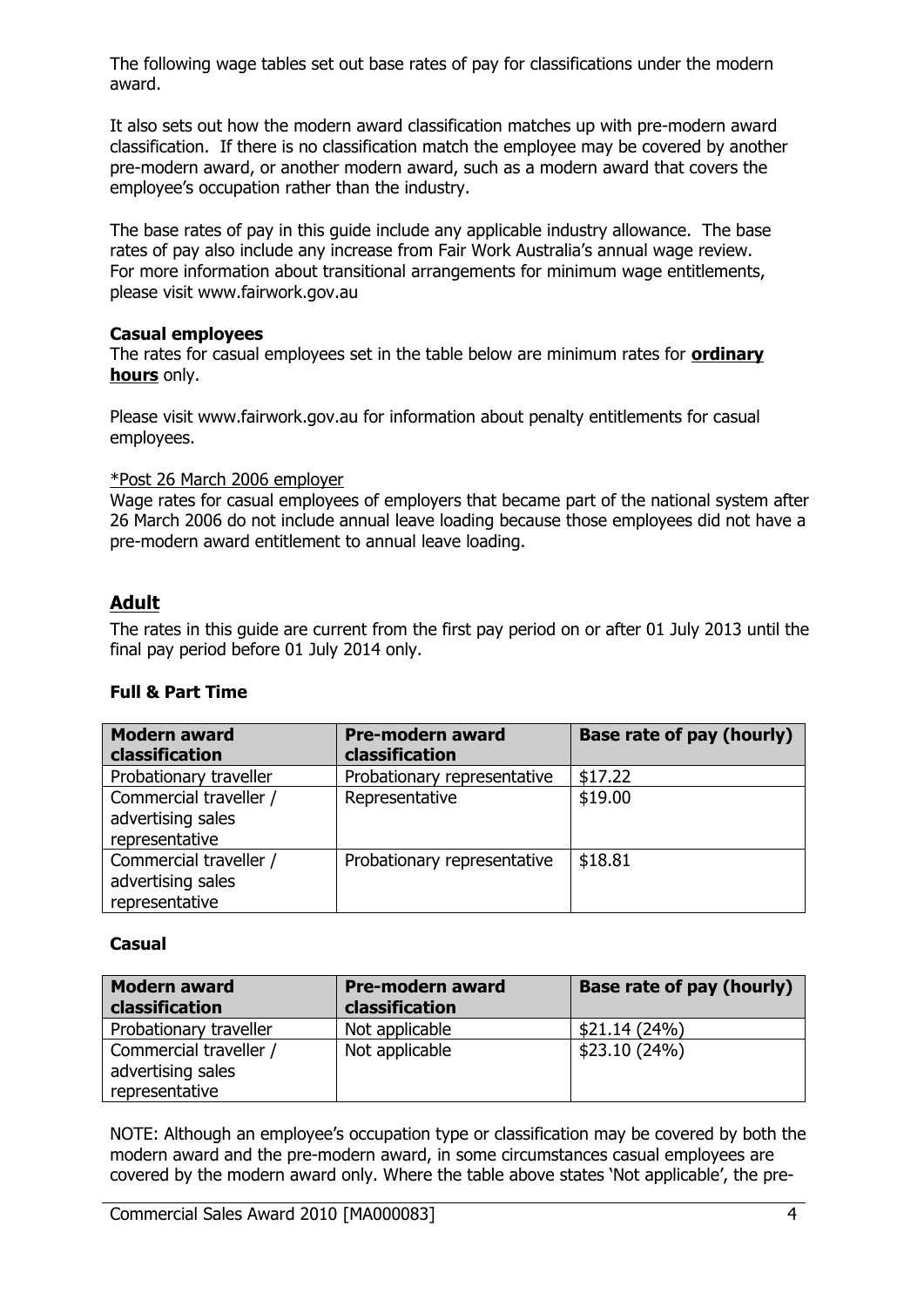modern award did not provide a casual employment category for that classification. Where this is the case, wage rates for these employees will phase from the Federal Minimum Wage (\$14.31 per hour) and the default casual loading (20%) as at 01 January 2010.

No Commercial Traveller (or Probationary Traveller) will be remunerated solely by commission payment, nor by any salary or retainer, which is lower than the minimum wage applicable to them under this award.

## **Junior**

The rates in this guide are current from the first pay period on or after 01 July 2013 until the final pay period before 01 July 2014 only.

### **Full Time**

| <b>Modern award</b><br>classification | <b>Pre-modern award</b><br>classification | Base rate of pay (hourly) |
|---------------------------------------|-------------------------------------------|---------------------------|
| Under 19 years of age                 | Cadet representative, 17<br>years old     | \$12.22                   |
| Under 19 years of age                 | Cadet representative, 18<br>years old     | \$12.54                   |
| 19 years of age                       | Cadet representative, 19<br>years old     | \$14.82                   |
| 20 years of age                       | Cadet representative, 20<br>years old     | \$16.71                   |

No Commercial Traveller (or Probationary Traveller) will be remunerated solely by commission payment, nor by any salary or retainer, which is lower than the minimum wage applicable to them under this award.

## **Apprentice**

Apprentice employees are not covered by this guide for the modern award and pre-modern award.

## **Trainee**

This modern award incorporates trainee rates derived from the National Training Wage Schedule (NTW Sch.), as adjusted from time to time.

## **Supported Wage**

Please refer to clause 14 of the modern award.

For detail of supported wage provisions see the full version of the modern award.

## **Penalties and Loadings (other than casual or part-time loadings for ordinary hours)**

Where an employee had an entitlement to a loading/penalty rate before 01 January 2010 that is exactly the same as the modern award loading/penalty entitlement the modern award loading/penalty applies in full from 01 January 2010.

### **Transitional arrangements**

This modern award includes transitional arrangements that apply to loading/penalty entitlements where there is a difference in modern award and pre-modern award loading/ penalty entitlements. Transitional arrangements apply from the first pay period on or after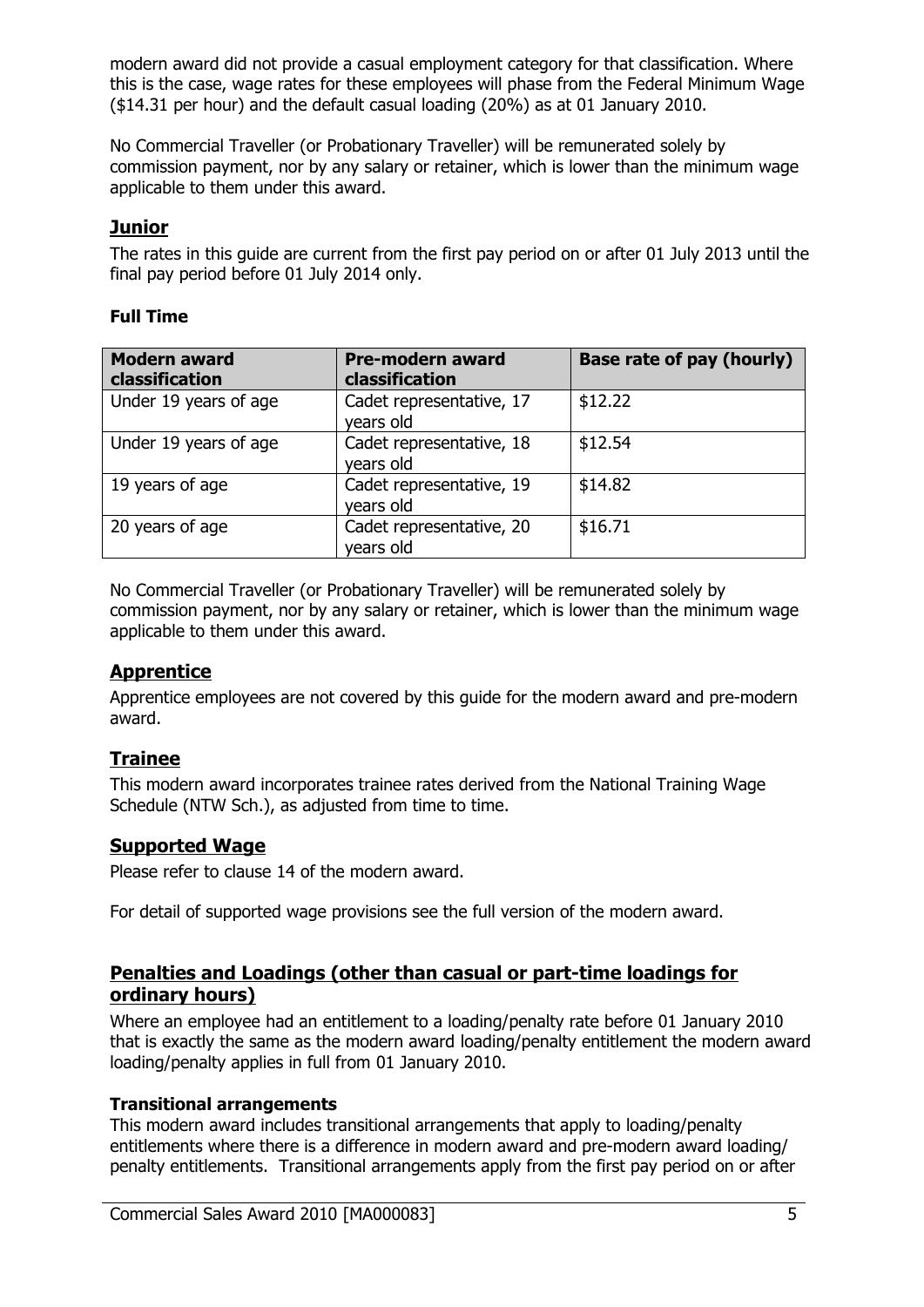01 July 2010 until the first pay period on or after 01 July 2014 (when modern award loadings/penalties apply in full).

Different arrangements apply depending on whether the entitlements are "equivalent" or not.

- A pre-modern award loading/penalty will be "equivalent" to a modern award entitlement where the loading/penalty applies:
	- $\bullet$  for the same purpose (e.g. Saturday penalty);
	- for the same time periods; and
	- $\bullet$  in the same way#.
		- #A pre-modern award and modern award loading/penalty applies in the same way if the entitlements are both:
			- paid at the same frequency, such as per hour or per shift; and
			- paid as a percentage of the same amount (e.g. both penalties are paid as a percentage of the employee's classification rate, rather than as a percentage of a different amount or paid as a flat dollar amount).

Casual loadings and penalties also need to interact with each other in the same way in the pre-modern award and modern award to be equivalent (e.g. the loading and penalty rate are calculated on the base hourly rate in both instruments).

### **Equivalent entitlements**

If the pre-modern award loading/penalty rate is "equivalent" to the modern award loading/ penalty rate the penalty rate is calculated as follows:

1. The difference between the two loading/penalty rates is referred to as a "transitional percentage". The transitional percentage stays the same every year.

| First full pay period on or after | <b>Proportion of transitional percentage</b> |
|-----------------------------------|----------------------------------------------|
| 01 July 2010                      | 80%                                          |
| 01 July 2011                      | 60%                                          |
| 01 July 2012                      | 40%                                          |
| 01 July 2013                      | 20%                                          |
| 01 July 2014                      | $0\%$                                        |

2. A proportion of the transitional percentage is calculated each year as follows:

3. Where the modern award loading/penalty is higher, the penalty rate is obtained by subtracting the proportion of the transitional percentage.

Example:

The table below shows the percentage penalty rates that apply from the first full pay period on or after 01 July 2010 until the last full pay period before 01 July 2011 for common penalty rates.

Please note the below table is a guide **only** and can only be used when the entitlements are equivalent and the modern award penalty is higher.

| 1/01/2010                          | 1/07/2014                   | 1/07/2010                    |
|------------------------------------|-----------------------------|------------------------------|
| <b>Pre-modern award</b><br>penalty | <b>Modern award penalty</b> | <b>Penalty rate (phased)</b> |
| 25%                                | 50%                         | 30%                          |
| 50%                                | 75%                         | 55%                          |
| 50%                                | 100%                        | 60%                          |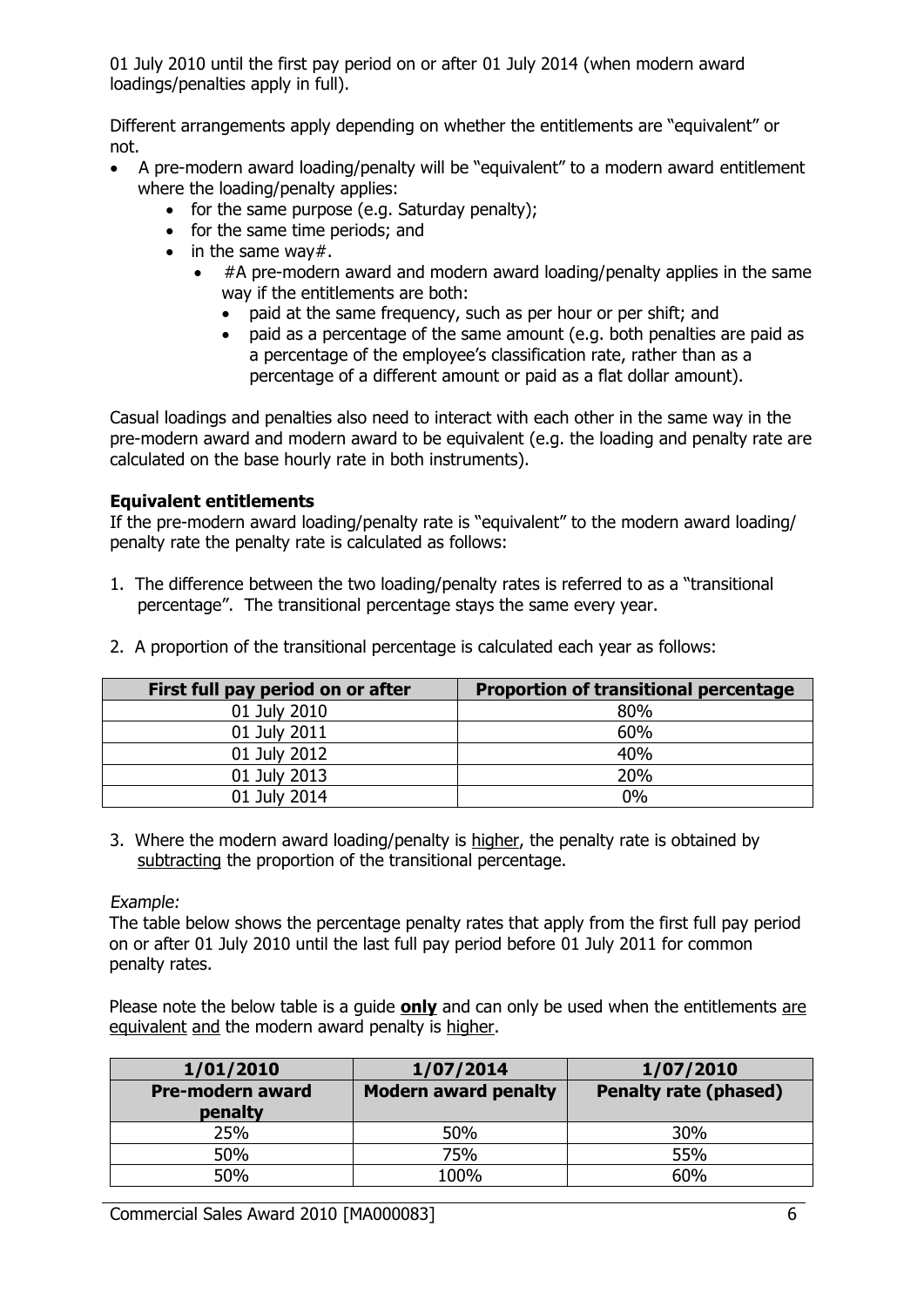| 1/01/2010                          | 1/07/2014            | 1/07/2010                    |
|------------------------------------|----------------------|------------------------------|
| <b>Pre-modern award</b><br>penalty | Modern award penalty | <b>Penalty rate (phased)</b> |
| 75%                                | 100%                 | 80%                          |

4. Where the modern award loading/penalty is lower, the penalty rate is obtained by adding the proportion of the transitional percentage.

### Example:

The table below shows the percentage penalty rates that apply from the first full pay period on or after 01 July 2010 until the last full pay period before 01 July 2011 for common penalty rates.

Please note the below table is a guide **only** and can only be used when the entitlements are equivalent and the modern award penalty is lower.

| 1/01/2010                       | 1/07/2014                   | 1/07/2010                    |
|---------------------------------|-----------------------------|------------------------------|
| <b>Pre-modern award penalty</b> | <b>Modern award penalty</b> | <b>Penalty rate (phased)</b> |
| 50%                             | 25%                         | 45%                          |
| 75%                             | 50%                         | 70%                          |
| 100%                            | 50%                         | 90%                          |
| 100%                            | 75%                         | 95%                          |

#### **Entitlements that are not equivalent**

If pre-modern award and modern award penalty rates are not "equivalent", the following approach applies:

1. Loadings/penalty rates from a modern award are phased in from zero in five instalments of 20% by multiplying the penalty rate by the following percentage:

| First full pay period on or after | Percent of modern award loading/penalty |
|-----------------------------------|-----------------------------------------|
| 01 July 2010                      | 20%                                     |
| 01 July 2011                      | 40%                                     |
| 01 July 2012                      | 60%                                     |
| 01 July 2013                      | 80%                                     |
| 01 July 2014                      | 100%                                    |

2. Pre-modern award loadings/penalty rates are phased out to zero in five instalments of 20% by multiplying the penalty rate by the following percentage:

| First full pay period on or after | Percent of pre-modern award loading/<br>penalty |
|-----------------------------------|-------------------------------------------------|
| 01 July 2010                      | 80%                                             |
| 01 July 2011                      | 60%                                             |
| 01 July 2012                      | 40%                                             |
| 01 July 2013                      | 20%                                             |
| 01 July 2014                      | 0%                                              |

Please note that a pre-modern award penalty rate can be 'phased out' at the same time that a modern award penalty is 'phasing in' (i.e. where different entitlements apply in the same time period). This means that two different rates may apply for the same time period.

Example: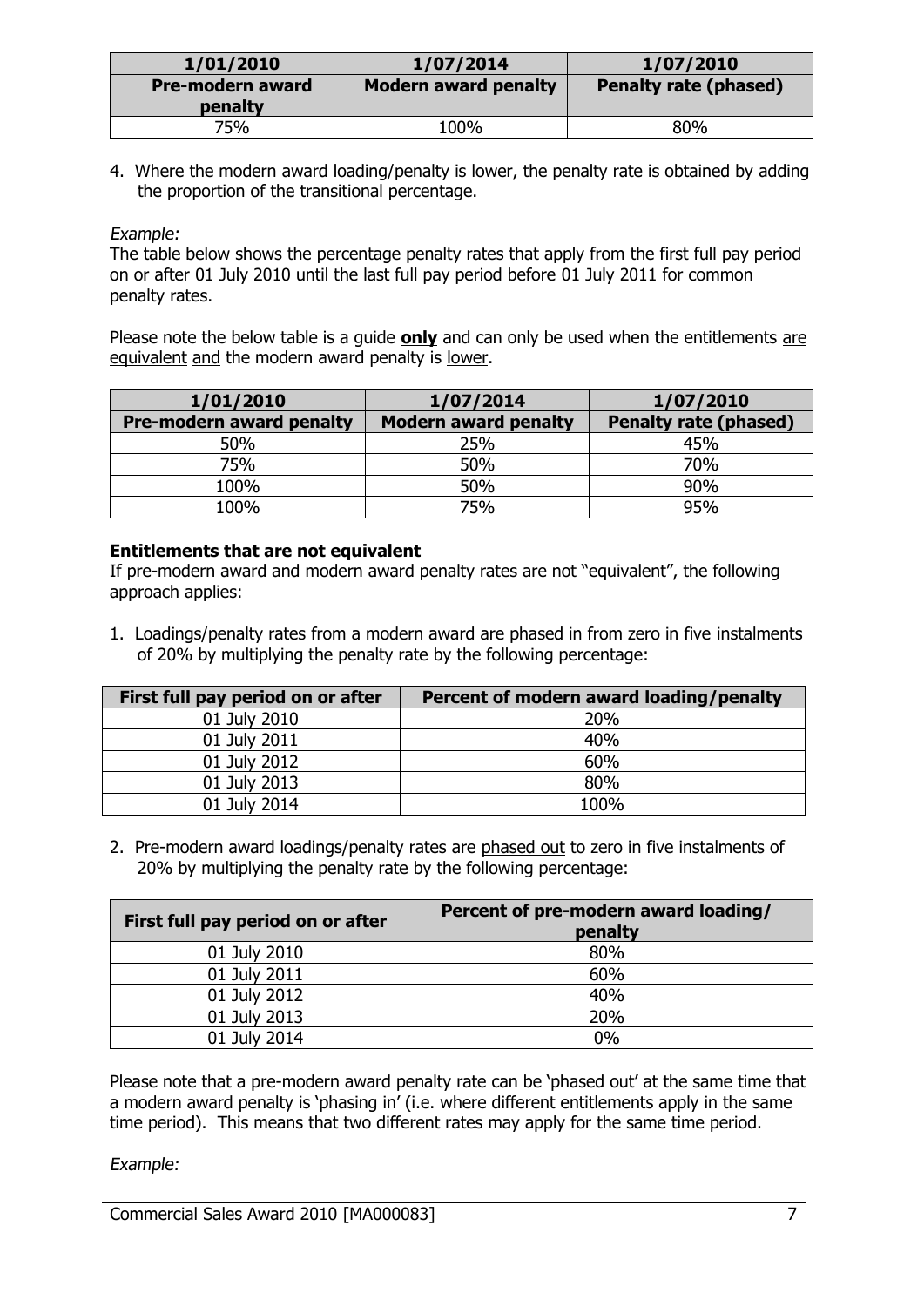The table below shows the percentage penalty rates that apply from the first full pay period on or after 01 July 2010 until the last full pay period before 01 July 2011 for common penalty rates.

Please note the below table is a guide **only** and can only be used when the entitlements are not equivalent.

| 1/01/2014                      | 1/07/2010                       | 1/01/2010                          | 1/07/2010                       |
|--------------------------------|---------------------------------|------------------------------------|---------------------------------|
| <b>Modern award</b><br>penalty | <b>Penalty rate</b><br>(phased) | <b>Pre-modern</b><br>award penalty | <b>Penalty rate</b><br>(phased) |
|                                | $(20.00\%)$                     |                                    | $(80.00\%)$                     |
| 10.00%                         | 2.00%                           | 10.00%                             | 8.00%                           |
| 20.00%                         | 4.00%                           | 20.00%                             | 16.00%                          |
| 25.00%                         | 5.00%                           | 25.00%                             | 20.00%                          |
| 50.00%                         | 10.00%                          | 50.00%                             | 40.00%                          |
| 75.00%                         | 15.00%                          | 75.00%                             | 60.00%                          |
| 100.00%                        | 20.00%                          | 100.00%                            | 80.00%                          |
| 120.00%                        | 24.00%                          | 120.00%                            | 96.00%                          |
| 125.00%                        | 25.00%                          | 125.00%                            | 100.00%                         |
| 130.00%                        | 26.00%                          | 130.00%                            | 104.00%                         |
| 150.00%                        | 30.00%                          | 150.00%                            | 120.00%                         |

| L/07/2010               | 1/01/2010                          | 1/07/2010                       |
|-------------------------|------------------------------------|---------------------------------|
| enalty rate<br>(phased) | <b>Pre-modern</b><br>award penalty | <b>Penalty rate</b><br>(phased) |
| $(20.00\%)$             |                                    | $(80.00\%)$                     |
| 2.00%                   | 10.00%                             | 8.00%                           |
| 4.00%                   | 20.00%                             | 16.00%                          |
| 5.00%                   | 25.00%                             | 20.00%                          |
| 10.00%                  | 50.00%                             | 40.00%                          |
| 15.00%                  | 75.00%                             | 60.00%                          |
| 20.00%                  | 100.00%                            | 80.00%                          |
| 24.00%                  | 120.00%                            | 96.00%                          |
| 25.00%                  | 125.00%                            | 100.00%                         |
| 26.00%                  | 130.00%                            | 104.00%                         |
| 30.00%                  | 150.00%                            | 120.00%                         |

### **New entitlements**

Where an employee did not have a particular loading/penalty entitlement before 01 January 2010, the modern award loading/penalty is phased in from zero as a new entitlement from the first pay period on or after 01 July 2010 by multiplying the penalty rate by the following percentage:

| First full pay period on or after | Percent of modern award loading/penalty |
|-----------------------------------|-----------------------------------------|
| 01 July 2010                      | 20%                                     |
| 01 July 2011                      | 40%                                     |
| 01 July 2012                      | 60%                                     |
| 01 July 2013                      | 80%                                     |
| 01 July 2014                      | 100%                                    |

Example:

The table below shows the percentage penalty rates that apply from the first full pay period on or after 01 July 2010 until the last full pay period before 01 July 2011 for common penalty rates.

Please note the below table is a guide **only** and can only be used when the entitlements in the modern award are new.

| 1/07/2014                   | 1/07/2010                    |
|-----------------------------|------------------------------|
| <b>Modern award penalty</b> | <b>Penalty rate (phased)</b> |
| 25%                         | 5%                           |
| 50%                         | 10%                          |
| 75%                         | 15%                          |
| 100%                        | 20%                          |

For more information about transitional arrangements for loading/penalty entitlements please visit www.fairwork.gov.au and/or contact the **Fair Work Infoline** on **13 13 94** for advice and assistance.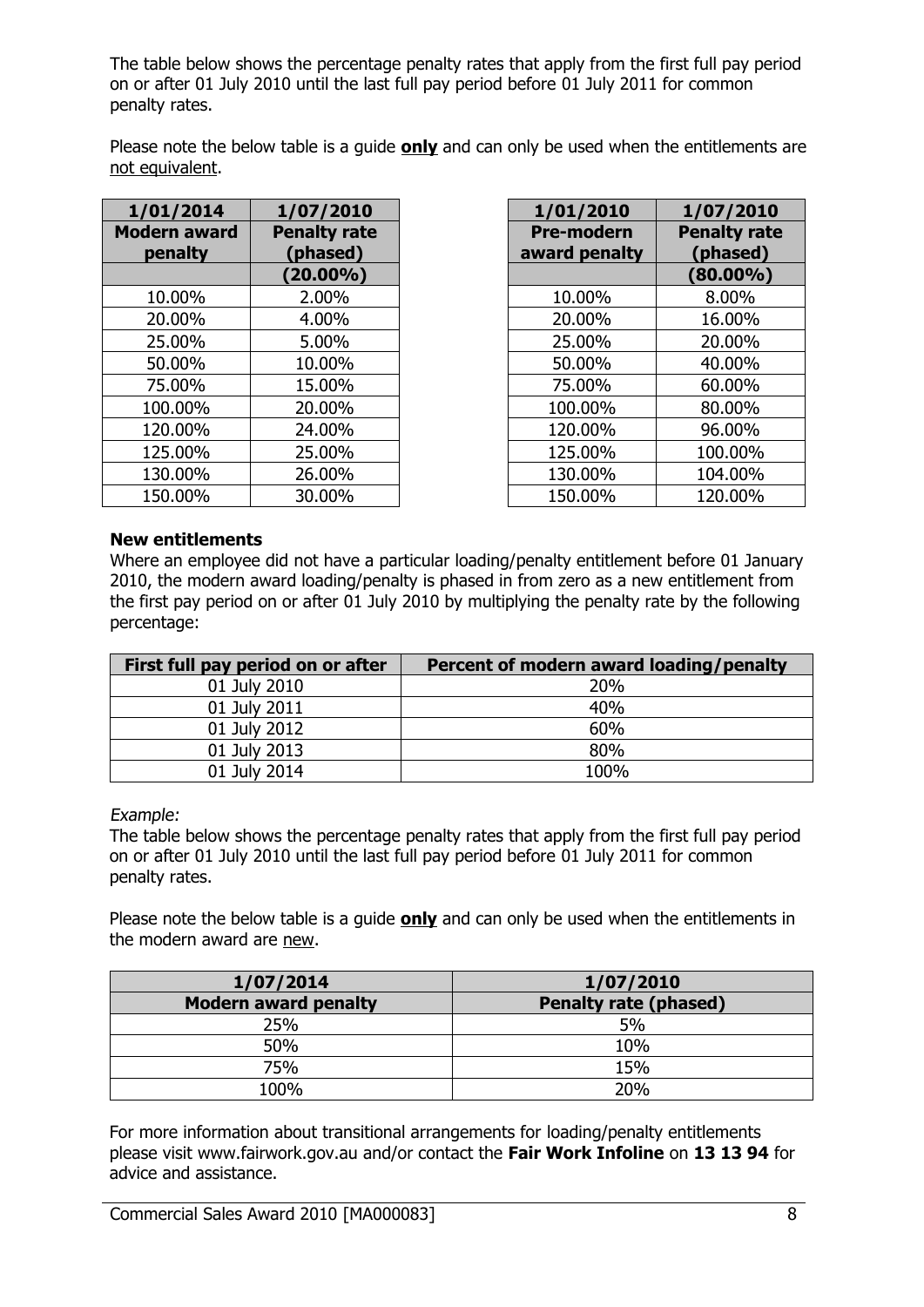## **Allowances**

The Western Australian location allowances have been extracted from **The Shop and Warehouse (Wholesale and Retail Establishments) State Award 1977**.

In relation to the Western Australian location allowances, the following provisions apply:

An employee who has:

- a dependant shall be paid double the allowance

- a partial dependant shall be paid the allowance plus the difference between that rate and the amount such partial dependant is receiving by way of a district or location allowance.

Where an employee is provided with board and lodging by the employer free of charge the employee shall be paid two thirds of the lcoation allowance.

Junior, casual and part time employee shall receive the location allowance on a proportionate basis.

The location allowance is payable in relation to annual leave.

The Northern Territory district allowances have been extracted from the **Retail, Wholesale and Distributive Employees (NT) Award 2000**  (AP794741).

Allowances in modern awards apply in full from 01 January 2010 (although the rates may change from time to time).

#### **All states covered by this instrument Full Time, Part Time, Casual**

| <b>Clause</b> | <b>Allowance Type</b>                           | <b>Description</b>                                                                                                                                                                                                                          | <b>Effective</b><br><b>Date</b> | Rate                   |
|---------------|-------------------------------------------------|---------------------------------------------------------------------------------------------------------------------------------------------------------------------------------------------------------------------------------------------|---------------------------------|------------------------|
| 16.4          | Other                                           | <b>Weekend allowance</b><br>An allowance will be paid to an employee required by the<br>employer to be away from home or headquarters for any<br>weekend.                                                                                   | 1/07/2013                       | \$40.5400 per instance |
| 16.5          | Away from home/<br>usual place of<br>employment | An employee required to remain away from their usual place of<br>residence for 2 or more consecutive nights in any week,<br>Monday to Sunday inclusive, in servicing the employee's<br>allocated area will be paid an additional allowance. | 1/07/2013                       | \$51.0400 per week.    |

Commercial Sales Award 2010 [MA000083] 9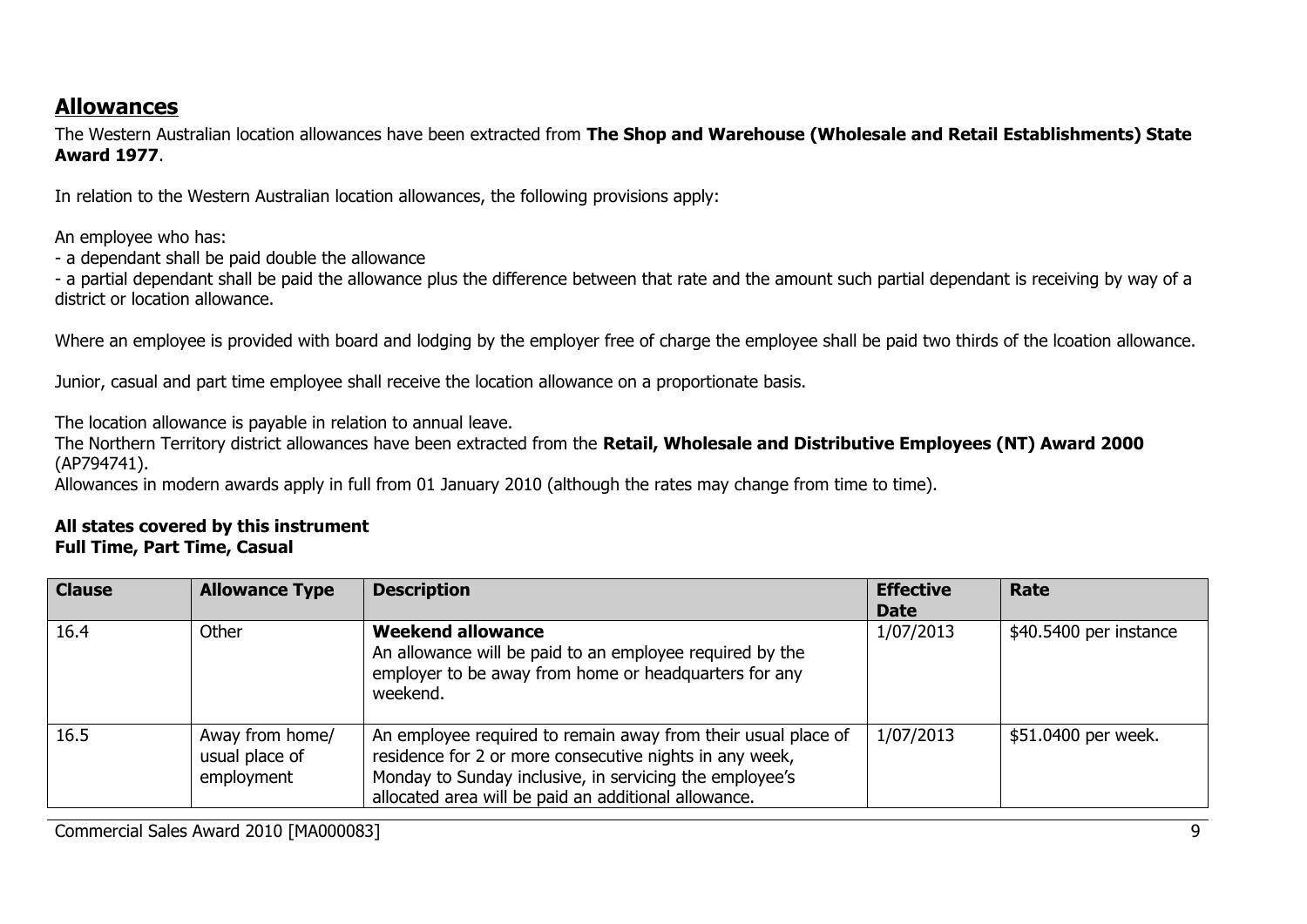| <b>Clause</b> | <b>Allowance Type</b> | <b>Description</b>                                                                                                                                                            | <b>Effective</b><br><b>Date</b> | Rate                   |
|---------------|-----------------------|-------------------------------------------------------------------------------------------------------------------------------------------------------------------------------|---------------------------------|------------------------|
|               |                       |                                                                                                                                                                               |                                 |                        |
| 16.8(a)       | Vehicle allowance     | An employee required by the employer to use the employee's<br>motor vehicle in the performance of the employee's duties will<br>be paid the following allowance - motor car.  | 1/07/2013                       | \$0.7600 per kilometre |
| 16.8(b)       | Vehicle allowance     | An employee required by the employer to use the employee's<br>motor vehicle in the performance of the employee's duties will<br>be paid the following allowance - motorcycle. | 1/01/2010                       | \$0.2500 per kilometre |

## **Other Conditions**

The following conditions in the modern award apply in full from 1 January 2010. Please note that the below table is a summary of commonly applicable entitlements in the modern award, there may be other entitlements in the modern award that are relevant to particular employers or employees. Please refer to the modern award for full details.

**Note:** The National Employment Standards (**NES**) operate together with modern awards to provide minimum conditions of employment for employers and employees in the national system. The NES sets out ten minimum statutory entitlements that apply to all employees, including leave and termination of employment entitlements.

For more information about the NES, please visit www.fairwork.gov.au

#### **All states covered by this instrument**

| <b>Clause</b> | <b>Conditions Type</b>            | <b>Description</b>                                                                                                                                                                                                                                                                                           |
|---------------|-----------------------------------|--------------------------------------------------------------------------------------------------------------------------------------------------------------------------------------------------------------------------------------------------------------------------------------------------------------|
|               | Award flexibility<br>(Instrument) | An employer and an individual employee may agree to vary the following terms of this award to meet the<br>genuine needs of the employer and the individual employee with respect to:<br>- arrangements for when work is performed<br>- overtime rates<br>- penalty rates<br>- allowances<br>- leave loading. |
|               |                                   |                                                                                                                                                                                                                                                                                                              |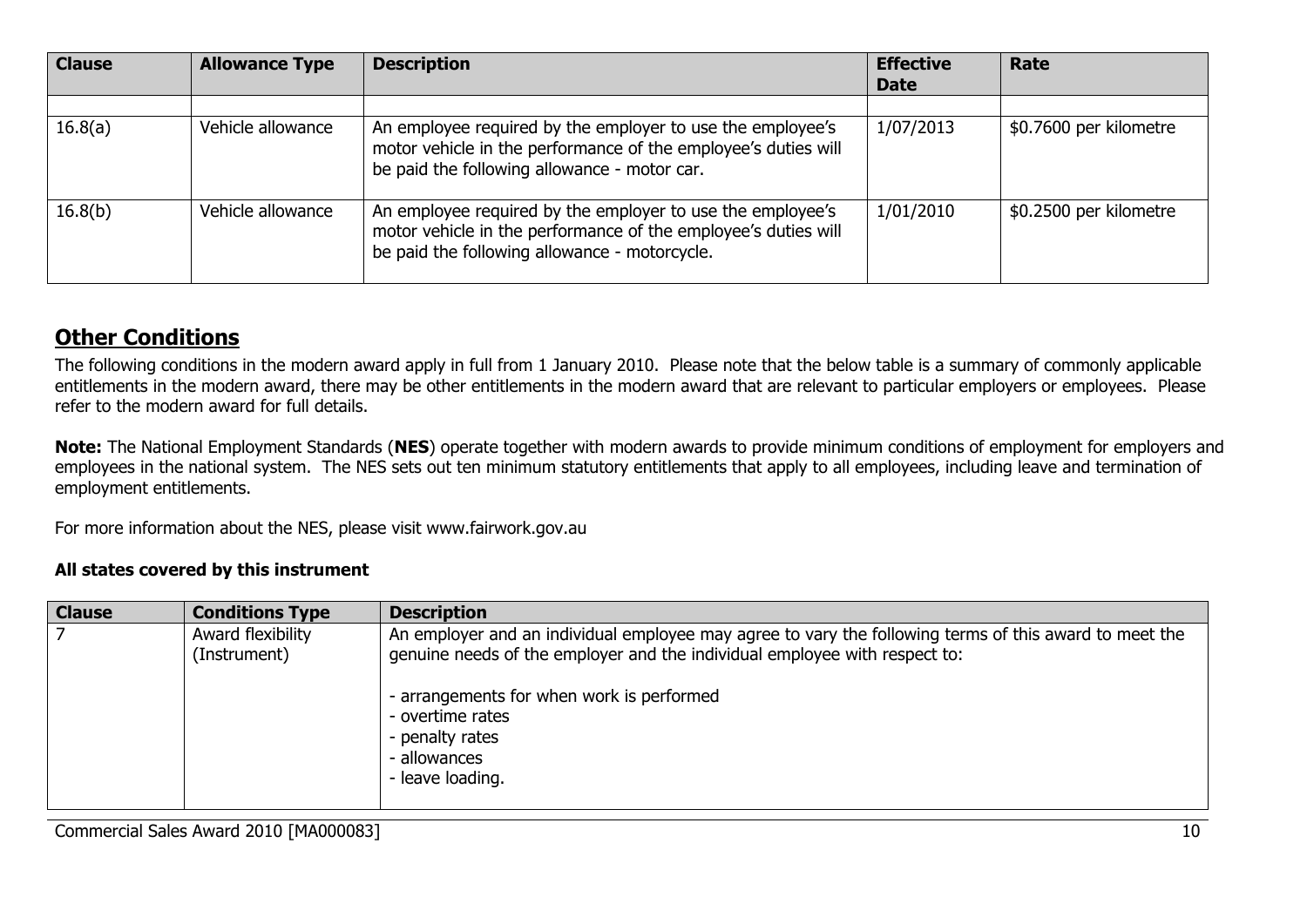| <b>Clause</b> | <b>Conditions Type</b>               | <b>Description</b>                                                                                                                                                                                                                                                                                                                                                                                                                                                                                                                                                                                                                                                                                                                                                                  |
|---------------|--------------------------------------|-------------------------------------------------------------------------------------------------------------------------------------------------------------------------------------------------------------------------------------------------------------------------------------------------------------------------------------------------------------------------------------------------------------------------------------------------------------------------------------------------------------------------------------------------------------------------------------------------------------------------------------------------------------------------------------------------------------------------------------------------------------------------------------|
|               |                                      | Other conditions concerning award flexibility are contained within the Fair Work Act 2009.                                                                                                                                                                                                                                                                                                                                                                                                                                                                                                                                                                                                                                                                                          |
| 8             | Consultation<br>(Instrument)         | The award contains information on the employer's responsibility to consult regarding major workplace<br>change including the:<br>- duty to notify, and<br>- duty to discuss change.                                                                                                                                                                                                                                                                                                                                                                                                                                                                                                                                                                                                 |
| 9             | Dispute resolution<br>(Instrument)   | The award sets out a dispute resolution procedure for dealing with disputes in relation to a matter under<br>the award or the National Employment Standards (NES).                                                                                                                                                                                                                                                                                                                                                                                                                                                                                                                                                                                                                  |
| 10.1          | Other<br>(Instrument)                | <b>Statement and terms of engagement</b><br>Within 14 days from the commencement of employment, the employer will provide to each employee a<br>written statement containing the information set out below:<br>- the remuneration payable<br>- the vehicle allowance payable or car supplied<br>- the rate or rates of commission payable<br>- the conditions and terms on which commission or any part thereof is payable or not payable<br>- deductions, if any, which are made or may be made to the commission payable, and<br>- if the employee has a territory, the boundaries or limits of the territory, provided that the employer may<br>change territory boundaries or limits, or move employees from one territory to another on advice to the<br>employee/s concerned. |
| 10.3          | Part-time conditions<br>(Instrument) | An employee may be employed on a regular part-time basis in any classification in this award.<br>Before commencing part-time employment the employer and employee must agree on the number of<br>hours to be worked by the employee, the days on which they will be worked and the commencing and<br>finishing times for the work. The terms of this agreement may be varied by consent and such variation will<br>be in writing.<br>An employer is required to roster a part-time employee for a minimum of three consecutive hours on any<br>shift.                                                                                                                                                                                                                               |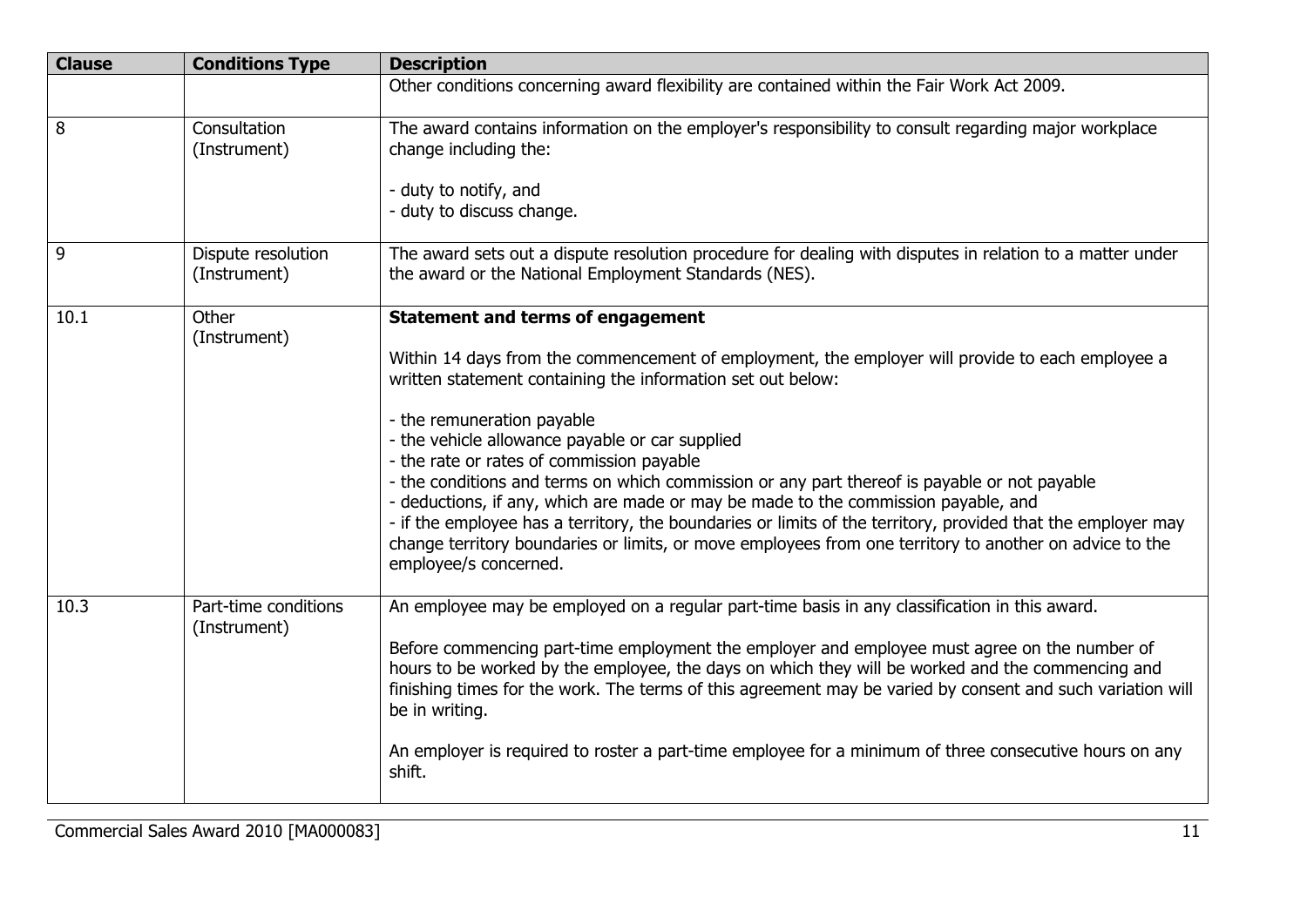| <b>Clause</b> | <b>Conditions Type</b>                                                                    | <b>Description</b>                                                                                                                                                                                                                                                                                                                                                                                                             |
|---------------|-------------------------------------------------------------------------------------------|--------------------------------------------------------------------------------------------------------------------------------------------------------------------------------------------------------------------------------------------------------------------------------------------------------------------------------------------------------------------------------------------------------------------------------|
| 10.4          | Casual conditions<br>(Instrument)                                                         | A casual employee is an employee engaged as such.                                                                                                                                                                                                                                                                                                                                                                              |
|               |                                                                                           | A casual employee must be paid per hour at the rate of 1/38th of the weekly rate prescribed for the class<br>of work performed, plus 25%. This loading is instead of entitlements to leave and other matters from<br>which casuals are excluded by the terms of this award and the NES.                                                                                                                                        |
| 11.2          | Termination of<br>employment - notice of<br>termination by an<br>employee<br>(Instrument) | The notice of termination required to be given by an employee is the same as an employer except there is<br>no requirement to give additional notice based on age. If an employee fails to give the required notice the<br>employer may withhold from any monies due on termination, the difference between the amount of notice<br>required and the amount of notice actually given.                                          |
| 11.3          | Termination of<br>employment - job<br>search entitlement<br>(Instrument)                  | Where an employer has given notice of termination to an employee, an employee must be allowed up to<br>one day's time off without loss of pay for the purpose of seeking other employment. The time off is to be<br>taken at times that are convenient to the employee after consultation with the employer.                                                                                                                   |
| 12.2          | Redundancy - transfer<br>to lower paid duties<br>(Instrument)                             | Where an employee is transferred to lower paid duties by reason of redundancy, the same period of notice<br>must be given as the employee would have been entitled to if the employment had been terminated.<br>Alternatively, the employer may choose to pay the employee the difference between the former ordinary<br>time rate of pay and the new ordinary time rate of pay for the number of weeks of notice still owing. |
| 12.3          | Redundancy -<br>employee leaving<br>during notice period<br>(Instrument)                  | An employee given notice of termination in circumstances of redundancy may terminate their employment<br>during the period of notice. The employee is entitled to receive the benefits and payments they would<br>have received had they remained in employment until the expiry of the notice, but is not entitled to<br>payment instead of notice.                                                                           |
| 12.4          | Redundancy - job<br>search entitlement<br>(Instrument)                                    | An employee given notice of termination in circumstances of redundancy must be allowed up to one day's<br>time off without loss of pay during each week of notice for the purpose of seeking other employment.                                                                                                                                                                                                                 |
|               |                                                                                           | If the employee has been allowed paid leave for more than one day, the employee must, by request,<br>produce proof of attendance at an interview or they will not be entitled to payment for the time absent.<br>For this purpose a statutory declaration is sufficient.                                                                                                                                                       |
| 12.5          | Redundancy -<br>transitional provisions<br>(Instrument)                                   | An employee is entitled to redundancy pay in accordance with the NAPSA that would have applied to the<br>employee immediately prior to 1 January 2010, if the employee had at that time been in their current<br>circumstances of employment and no agreement - based transitional instrument or enterprise agreement                                                                                                          |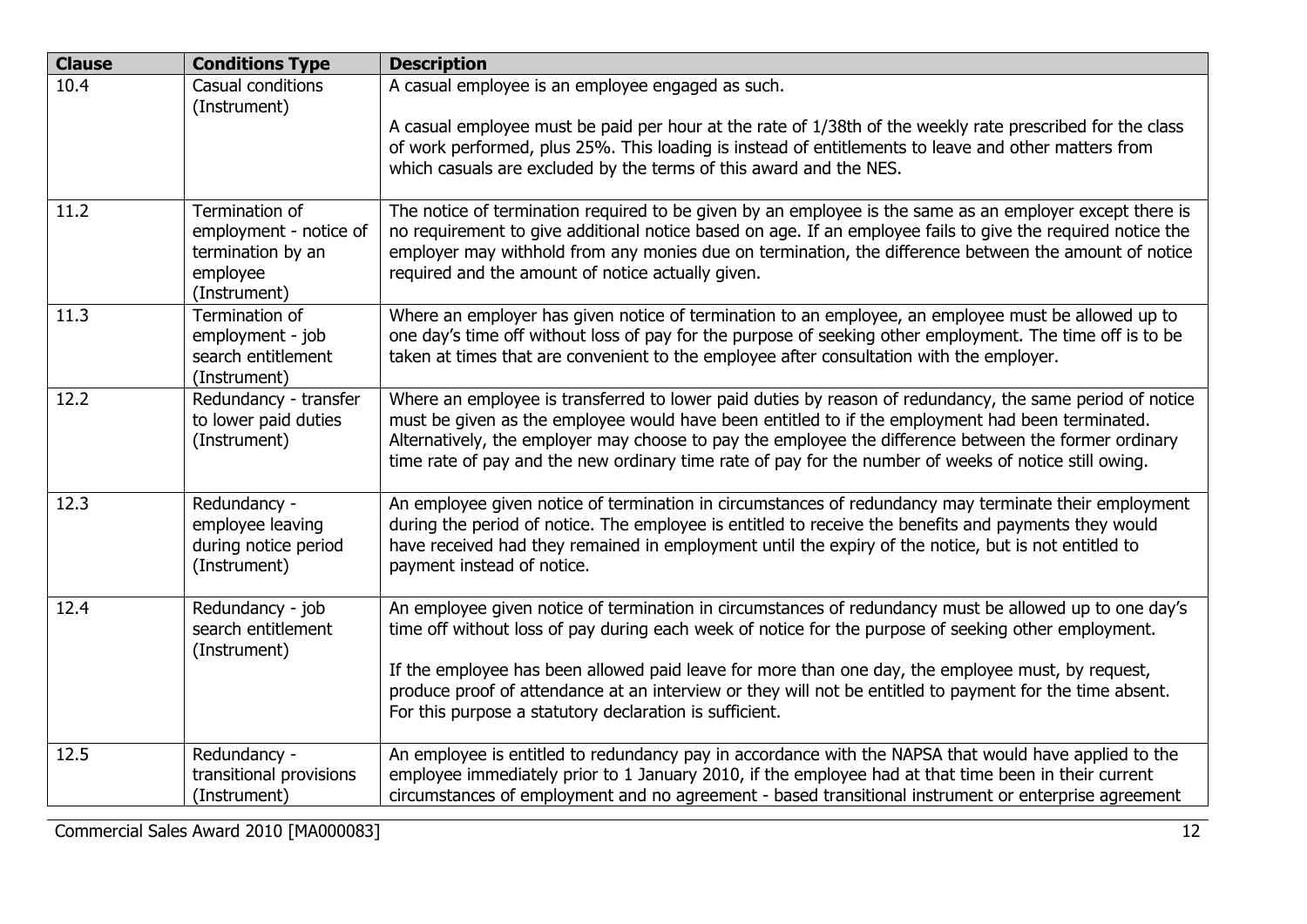| <b>Clause</b> | <b>Conditions Type</b> | <b>Description</b>                                                                                                                                                                                                                                             |
|---------------|------------------------|----------------------------------------------------------------------------------------------------------------------------------------------------------------------------------------------------------------------------------------------------------------|
|               |                        | had applied to the employee; and that would have entitled the employee to redundancy pay in excess of<br>the employee's entitlement under the NES. This includes employees engaged after 1 January 2010.                                                       |
|               |                        | The entitlement to redundancy pay under the NAPSA is limited to the amount which exceeds the<br>entitlement under the NES.                                                                                                                                     |
|               |                        | This clause does not reduce an employee's entitlement to redundancy pay under any other instrument and<br>ceases to operate on 31 December 2014.                                                                                                               |
| 16.1          | Other<br>(Instrument)  | <b>Telephone Allowance</b>                                                                                                                                                                                                                                     |
|               |                        | Where an employee does not have a telephone, modem or broadband connection and the employer makes<br>a written request requiring the employee to have such equipment, the employer must reimburse the<br>reasonable cost of purchase, installation and rental. |
|               |                        | Where an employer directs an employee to use their personal telephone for business purposes, the<br>employer must reimburse the reasonable cost of calls. The employer can request details of all calls<br>claimed by the employee.                            |
| 16.2          | Other<br>(Instrument)  | <b>Expenses and accommodation reimbursement</b>                                                                                                                                                                                                                |
|               |                        | All reasonable expenses actually and properly incurred by an employee in the course of their duties will be<br>reimbursed by the employer. This includes:                                                                                                      |
|               |                        | - approved entertainment expenses                                                                                                                                                                                                                              |
|               |                        | - vehicle parking fees<br>- three star class accommodation                                                                                                                                                                                                     |
|               |                        | - expenses for meals and morning or afternoon tea when the employee is required to be away overnight                                                                                                                                                           |
|               |                        | - laundry expenses incurred by the employee when required to be away for more than one weekend<br>- first class rail tickets with sleeping accommodation on overnight journeys and economy class airline<br>tickets where required                             |
|               |                        | - the cost of garaging when required by the employer, where the employee is eligible for the Living away<br>from home allowance (see Allowances).                                                                                                              |
|               |                        | Where such an expense can be reasonably anticipated it will be paid in advance.                                                                                                                                                                                |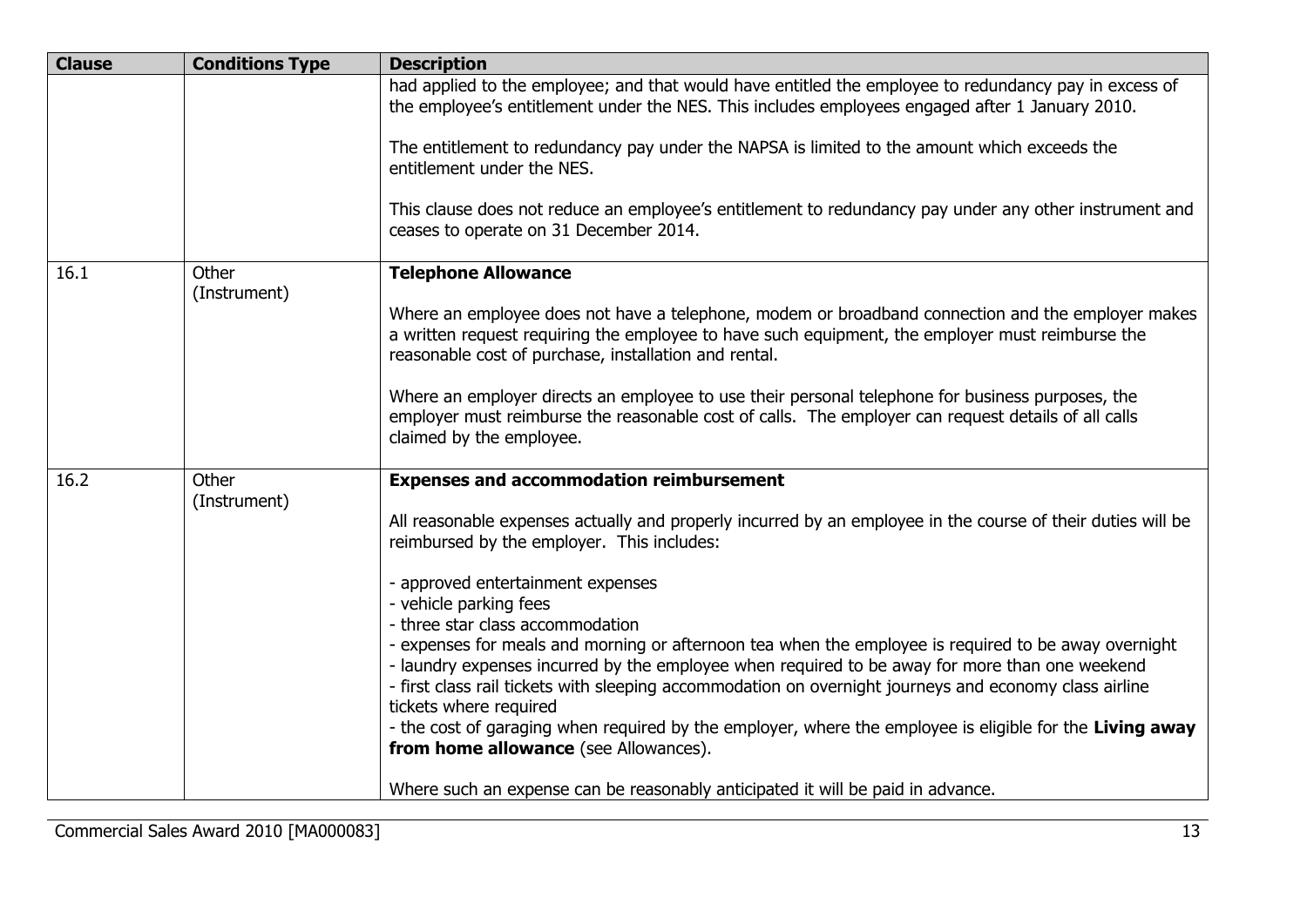| <b>Clause</b> | <b>Conditions Type</b>             | <b>Description</b>                                                                                                                                                                                                                                                                                                                                                                                                                                                                                                                                                                                                               |
|---------------|------------------------------------|----------------------------------------------------------------------------------------------------------------------------------------------------------------------------------------------------------------------------------------------------------------------------------------------------------------------------------------------------------------------------------------------------------------------------------------------------------------------------------------------------------------------------------------------------------------------------------------------------------------------------------|
|               |                                    |                                                                                                                                                                                                                                                                                                                                                                                                                                                                                                                                                                                                                                  |
| 16.3          | Other<br>(Instrument)              | Injury or illness requring transport<br>If an employee is ill or injured and needs to return to their usual place of residence, a hospital, or another<br>place where they can receive medical treatment, the employer will reimburse the costs incurred in<br>returning.                                                                                                                                                                                                                                                                                                                                                        |
| 16.6          | Other<br>(Instrument)              | <b>Change of residence</b><br>An employee, other than a casual, who is directed or required by the employer in writing to relocate their<br>residence to another area will be reimbursed reasonable costs of relocating personal and household<br>effects, and members of the immediate dependent family.<br>The resonable relocation costs are to be agreed upon in writing between the employer and employee prior<br>to any relocation.                                                                                                                                                                                       |
|               |                                    |                                                                                                                                                                                                                                                                                                                                                                                                                                                                                                                                                                                                                                  |
| 16.7          | Other<br>(Instrument)              | <b>Training program</b><br>An employee required by the employer to undertake any course of instruction or training will have all fees<br>and expenses reimbursed by the employer.                                                                                                                                                                                                                                                                                                                                                                                                                                                |
| 16.9          | Other<br>(Instrument)              | <b>Modification to vehicle reimbursement</b><br>Where the employer requires the employee to alter or modify the employee's own vehicle, the employer<br>will reimburse the full cost of such alternation or modifications.                                                                                                                                                                                                                                                                                                                                                                                                       |
| 17            | District allowance<br>(Instrument) | An employee in the Northern Territory or Western Australia is entitled to payment of a district allowance in<br>accordance with the provisions of an award or NAPSA under the Workplace Relations Act 1996 that would<br>have applied to the employee immediately prior to 1 January 2010, if the employee had at that time been<br>in their current circumstances of employment and no agreement - based transitional instrument or<br>enterprise agreement had applied to the employee; and that would have entitled the employee to payment<br>of a district allowance.<br>This clause ceases to operate on 31 December 2014. |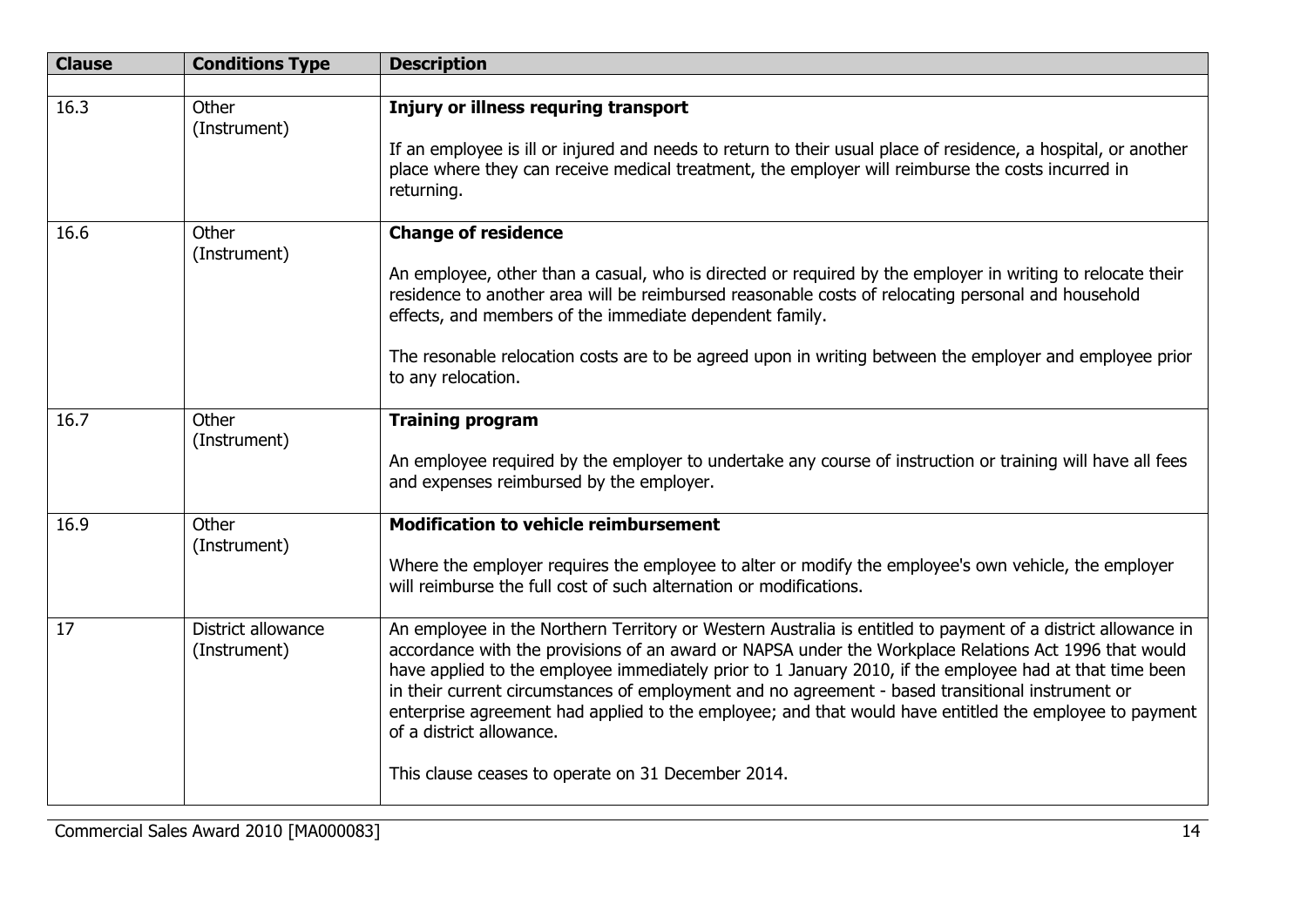| <b>Clause</b> | <b>Conditions Type</b>         | <b>Description</b>                                                                                                                                                                                                                                                                                                                                                    |
|---------------|--------------------------------|-----------------------------------------------------------------------------------------------------------------------------------------------------------------------------------------------------------------------------------------------------------------------------------------------------------------------------------------------------------------------|
| 18            | Accident pay<br>(Instrument)   | An employee is entitled to accident pay in accordance with the terms of:                                                                                                                                                                                                                                                                                              |
|               |                                | - that would have entitled the employee to accident pay in excess of the employee's entitlement to<br>accident pay, if any, under any other instrument.<br>- a NAPSA that would have applied to the employee immediately prior to 1 January 2010 or an award<br>made under the Workplace Relations Act 1996 (Cth) that would have applied to the employee immediately |
|               |                                | prior to 27 March 2006, if the employee had at that time been in their current circumstances of<br>employment and no agreement - based transitional instrument or enterprise agreement had applied to the<br>employee; and                                                                                                                                            |
|               |                                | - that would have entitled the employee to accident pay in excess of the employee's entitlement to<br>accident pay, if any, under any other instrument.                                                                                                                                                                                                               |
|               |                                | The employee's entitlement to accident pay under the NAPSA or award is limited to the amount of accident<br>pay which exceeds the employee's entitlement to accident pay, if any, under any other instrument.                                                                                                                                                         |
|               |                                | This clause does not reduce an employee's entitlement to accident pay under any other instrument and<br>ceases to operate on 31 December 2014.                                                                                                                                                                                                                        |
| 20            | Superannuation<br>(Instrument) | The award contains information on:                                                                                                                                                                                                                                                                                                                                    |
|               |                                | - the employers responsibility to make superannuation contributions to a superannuation fund<br>- the ability for an employee to authorise their employer to pay on their behalf contributions to a<br>superannuation fund                                                                                                                                            |
|               |                                | - the employers responsibility to make superannuation contributions to another superannuation fund that<br>is chosen by the employee.                                                                                                                                                                                                                                 |
| 21            | Hours of work<br>(Instrument)  | The ordinary hours of work for a full-time employee will be an average of 38 per week with a maximum of<br>152 hours over 28 consecutive days.                                                                                                                                                                                                                        |
|               |                                | The ordinary hours of work may be worked on any days of the week.                                                                                                                                                                                                                                                                                                     |
|               |                                | The ordinary hours of work will not exceed 10 hours on any day.                                                                                                                                                                                                                                                                                                       |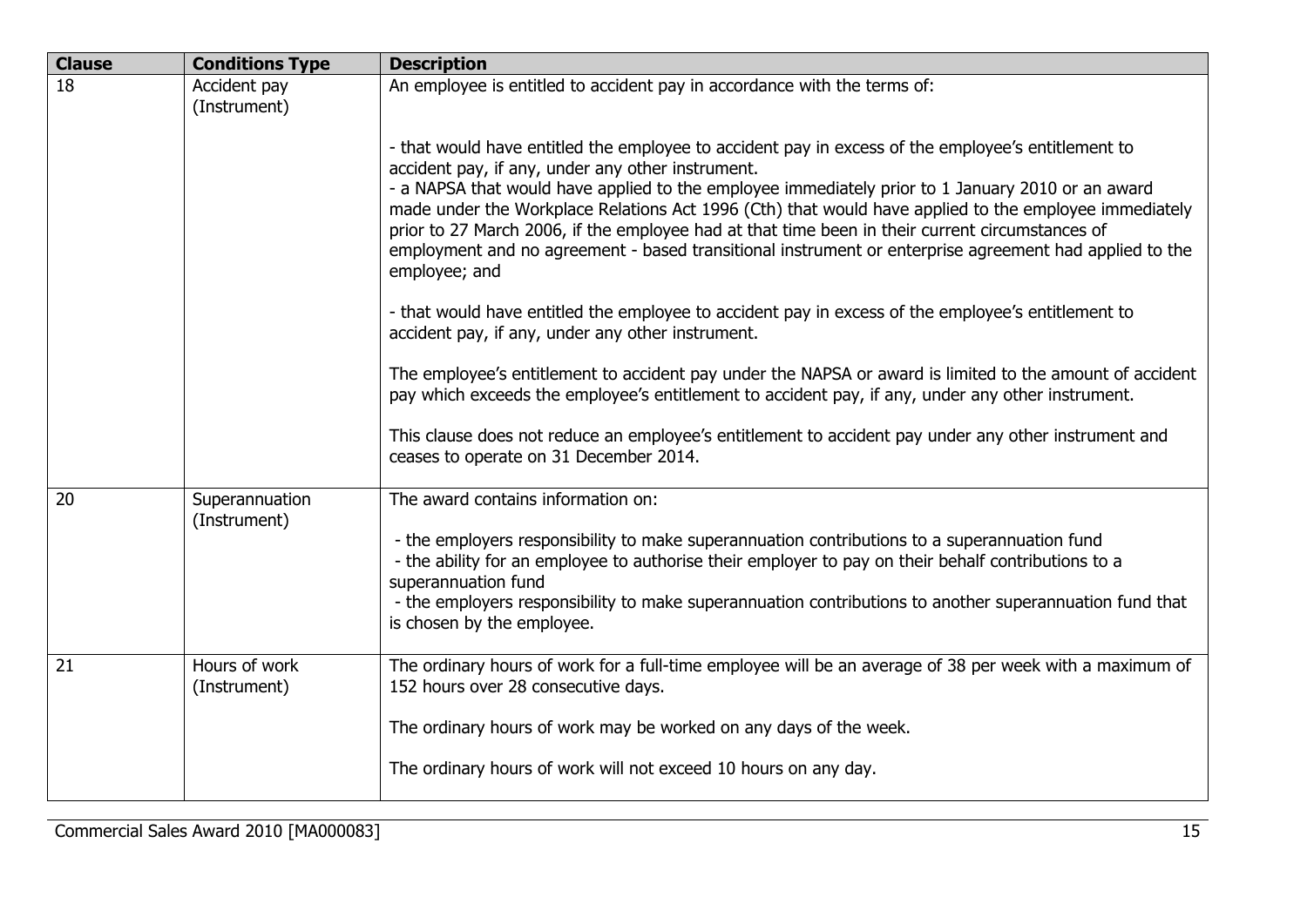| <b>Clause</b> | <b>Conditions Type</b>                         | <b>Description</b>                                                                                                                                                                                                                                                                                                                                                                            |
|---------------|------------------------------------------------|-----------------------------------------------------------------------------------------------------------------------------------------------------------------------------------------------------------------------------------------------------------------------------------------------------------------------------------------------------------------------------------------------|
| 22            | Breaks - meal<br>(Instrument)                  | An employer will allow an employee reasonable time to have regular and normal meals on each day of the<br>employee's employment.                                                                                                                                                                                                                                                              |
| 23.4          | Overtime - time off in<br>lieu<br>(Instrument) | Where agreement is reached between the employer and the employee, the employer may grant time off<br>instead of the overtime payments prescribed by the award on the basis of one hour off for each hour<br>worked.                                                                                                                                                                           |
| 24.2          | Annual leave<br>(Instrument)                   | <b>Conversion to hourly entitlement</b><br>An employer may reach agreement with the majority of employees concnered to convert the annual leave<br>entitlement under the NES to an hourly entitlement for administrative ease.                                                                                                                                                                |
| 24.3          | Annual leave loading<br>(Instrument)           | During a period of annual leave:<br>- an employee who does not receive commission must be paid a loading of 17.5% calculated on the<br>employee's base rate of pay<br>- an employee who receives commission must be paid in addition to their ordinary pay either the average<br>of the commissions earned over the preceding 12 months, or a loading of 17.5%, which ever is the<br>greater. |
| 24.4          | Annual leave<br>(Instrument)                   | Paid leave in advance of accrued entitlement<br>Where the employer and employee agree, a period of annual leave may be taken in advance of the<br>entitlement accruing.<br>If leave is taken in advance and the employment terminates before the entitlement accrues the employer<br>may make a corresponding deduction from any money due to the employee on termination.                    |
| 24.5          | Annual leave<br>(Instrument)                   | <b>Requirement to take leave notwithstanding NES</b><br>An employer may require any employee to take annual leave by giving at least four week's notice in the<br>following circumstances:<br>- as part of a close-down of its operations or<br>- where more than 8 weeks' leave is accrued or proportionate amount for a part-time employee.                                                 |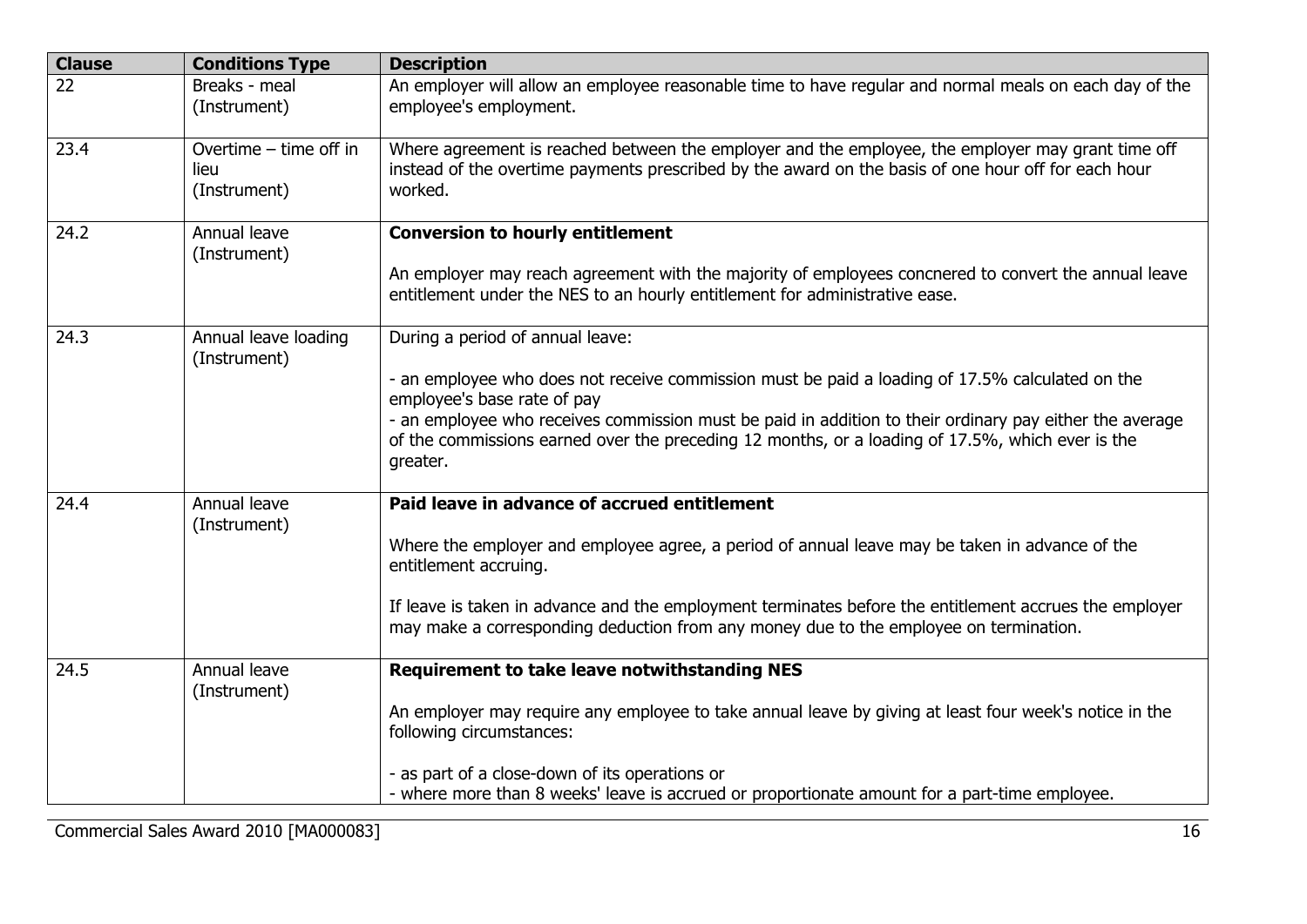| <b>Clause</b> | <b>Conditions Type</b>          | <b>Description</b>                                                                                                                                                                                                                      |
|---------------|---------------------------------|-----------------------------------------------------------------------------------------------------------------------------------------------------------------------------------------------------------------------------------------|
|               |                                 |                                                                                                                                                                                                                                         |
| 27.2          | Public holidays<br>(Instrument) | Substitution of public holidays by agreement at the enterprise                                                                                                                                                                          |
|               |                                 | By agreement between the employer and the majority of employee in the enterprise or part of the<br>enterprise concerned, an alternative day may be taken as the public holiday instead of any of the<br>prescribed days.                |
|               |                                 | An employer and an individual employee may agree to the employee taking another day as the public<br>holiday instead of the day which is being observed as the public holiday in the enterprise of part of the<br>enterprise concerned. |

# **Frequency of Payment**

Employees will be paid weekly, fortnightly or monthly.